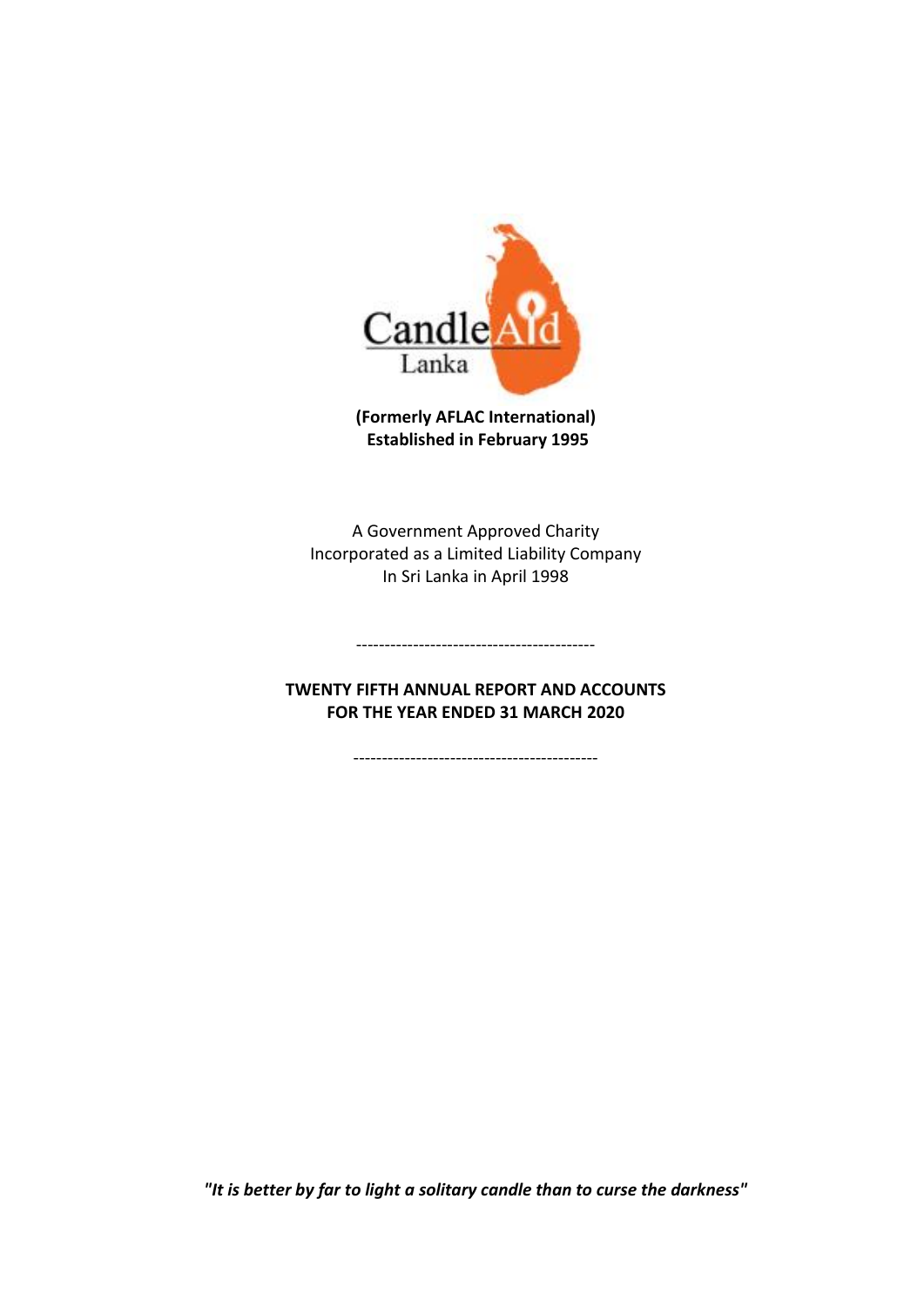#### **President's Message**

The organization has been around for 25 years, a quarter of a century. CandleAid Lanka that was earlier known as AFLAC has survived all this time simply to do only one thing, to serve people in need.

How well the organization functioned is not displayed on shining neon but its recorded in faded files and ancient 'word' documents. The best legacy of CandleAid's track record is what remains in the hearts of the people we have helped. Year after year, the students who were assisted, the cancer patients we supported, the destitute families we fed are the embodiment of the undertaking we give to people in need. Adding to that list are the 200 plus little libraries we have opened, the pool we constructed to offer free swimming training to more than 7000 students from low income families, the 70 over houses built in the aftermath of the Tsunami are just a few of the highlights of CandleAid's multifarious efforts to uplift the poor and alleviate poverty.

We have done what we can, we do not know what the future holds for us, but we are happy that we did our best in the last 25 years.

I thank all who are associated with CandleAid in numerous roles. Some donated money some gifted their time and energy, and some trudged with us in times of need supporting us in various ways to survive as a service-oriented organization.

The biggest blessing that we have is our network of sponsors from all over the world. They were linked to the people who sought our assistance under the various programmes we run, and they kept on sponsoring them year after year. They became the main sail of CandleAid in whatever directions we moved to help people.

I profusely thank everyone who is associated with CandleAid, be it the donor, sponsor, coordinator, representative abroad, volunteer or office personnel. Please accept my humble gratitude.

Thank you Blue skies

Capt Elmo Jayawardena Founder President CandleAid Lanka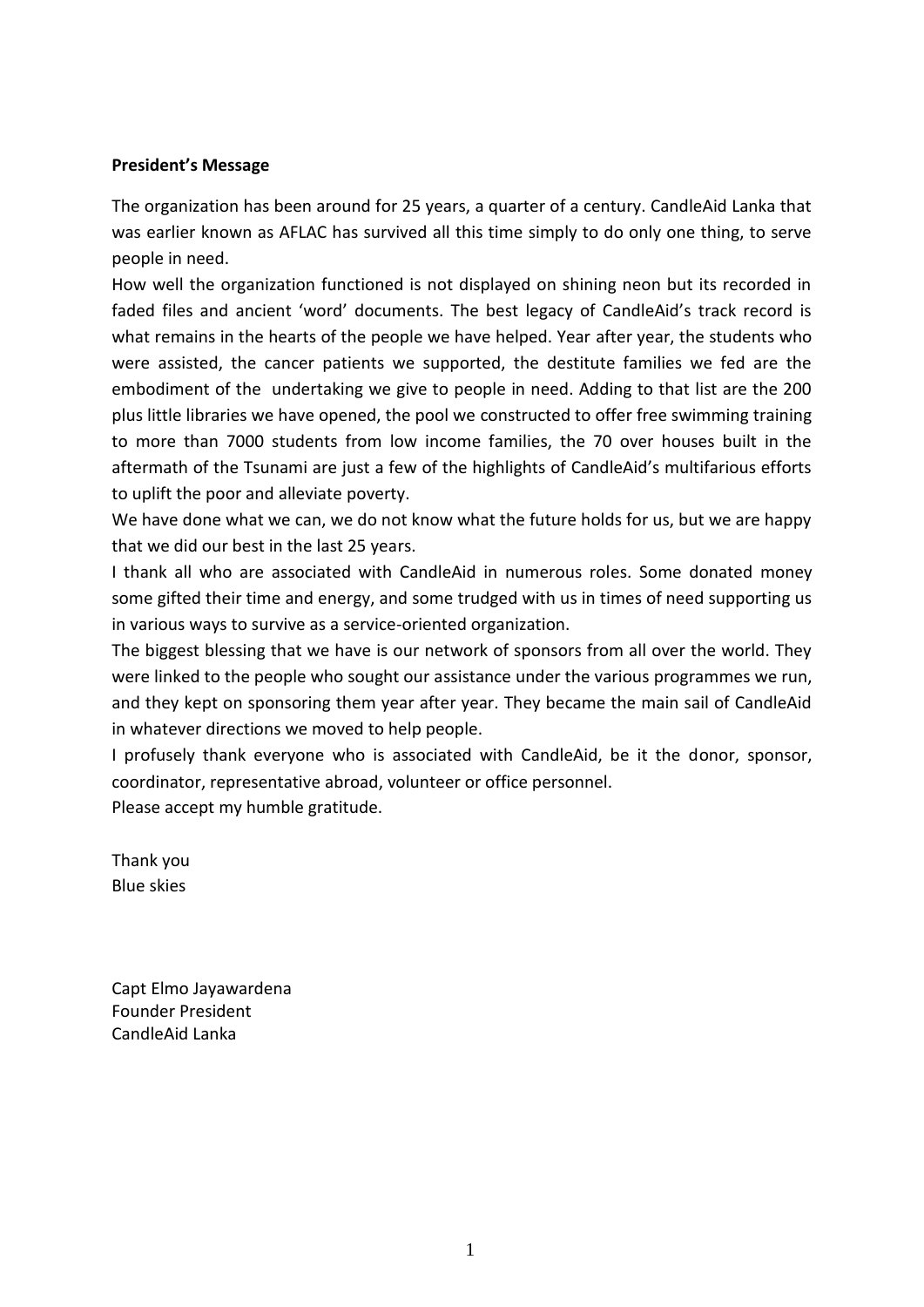#### **CANDLEAID LANKA BOARD OF DIRECTORS**

#### **Founder President**

Capt Elmo Jayawardena

| Mr Dayantha De Mel    | Vice President &<br>Director/Finance |
|-----------------------|--------------------------------------|
| Mr Priya Cooray       | Vice President                       |
| Mrs Dil Jayawardena   | Director/Executive<br>Secretary      |
| Mr Ralph Gunawardena  | Director/Member                      |
| Dr Razeen Sally       | Director/Member                      |
| Mrs Himali Senanayake | Director/Member                      |
| Mr Mevan Jayawardena  | Director/Member                      |

#### **Bankers:**

Hatton National Bank Nations Trust Bank Moratuwa Branch **Moratuwa Branch** Moratuwa Branch 143/1 New Galle Road 89 New Galle Road Moratuwa **Moratuwa** Moratuwa Sri Lanka Nashrida Sri Lanka Sri Lanka Sri Lanka Sri Lanka Sri Lanka Sri Lanka Sri Lanka Sri Lanka Sri Lanka S

B.R. De Silva & Co. Corporate Services Ltd Chartered Accountants 216 De Saram Place 22/4 Vijaya Kumaranatunga Mawatha Colombo 10 Colombo 5, Sri Lanka Sri Lanka Sri Lanka

# **Auditors: Corporate Secretaries:**

|                  | Regd. Address: CandleAid Lanka, 45 Cornelius Place, Koralawella, Moratuwa, Sri Lanka |     |                            |
|------------------|--------------------------------------------------------------------------------------|-----|----------------------------|
|                  | Office Address: 21/4 Dharmaratne Avenue, Rawathawatte, Moratuwa, Sri Lanka           |     |                            |
| <b>Telephone</b> | $:(+94)$ 11 2642526 / 2642415                                                        | Fax | $:(+94)$ 11 2642139        |
| Email            | : admin@candleaid.org                                                                |     | Website: www.candleaid.org |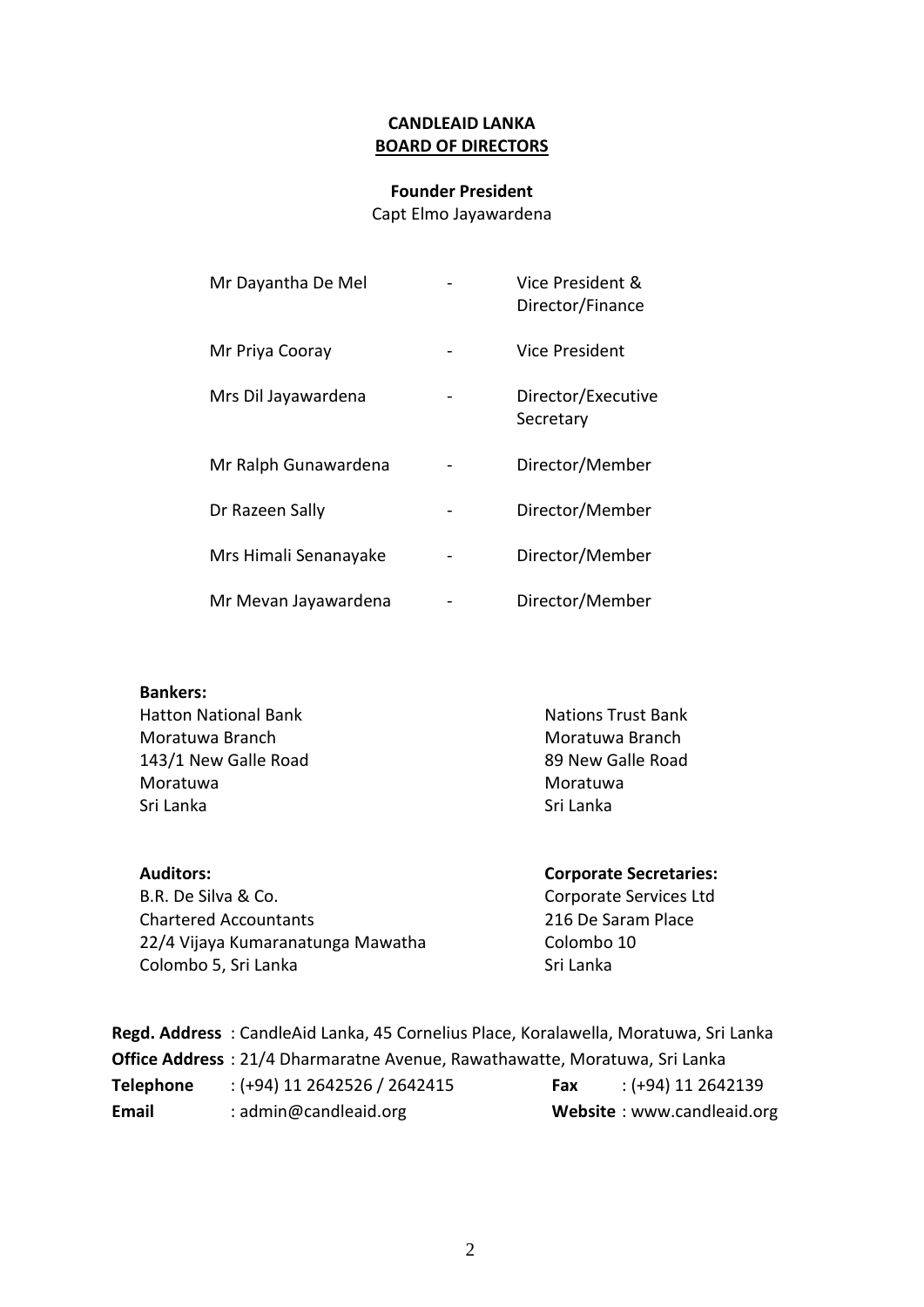## **CANDLEAID REPRESENTATIVES**

The following are CandleAid Representatives overseas. Their primary objective is to spread the cause of CandleAid and source funds for its humanitarian projects in Sri Lanka.

#### **Amsterdam**

Mrs Carla Horn, Janter Gouwweg 22, 1412 DB Naarden, Netherlands

#### **Calgary**

Mr & Mrs Kithsiri Perera, 10647 Shillington Crescent SW, Calgary, Alberta T2W 0N8, Canada

#### **California & Other US Cities**

Mr Lakshan Fernando, 27110, Fond Du Lac Road, Ranch Palos Verdes, CA 90275, U.S.A.

#### **Eastbourne**

Mr. Christopher Perera, 166 Ringwood Road, Eastbourne, East Sussex, BN 22 8UD, U.K.

#### **Frankfurt**

MLKR Claudia Frey, Normannenweg 18, D63128 Dietzenbach, Germany

#### **Hong Kong**

Mr. Jaliya Pilimatalawwe, Flat A, Floor 11, Block 5, Caribbean Coast, 2 Kin Tung Road, Tung Chung, NT, Hong Kong

#### **Melbourne**

MLKR Asha de Silva, 76 Monbrae Circuit, Narrewarren North, Victoria 3804, Australia

#### **Perth**

MLKR Yolande de Silva, 318 Fish Street, 269 Hardy Road, Cloverdale, WA 6105, Australia

#### **Singapore**

MLKR Heshani Nesfield, 99 Meyer Road, # 02-01 The Sovereign, Singapore 437920

#### **Sweden**

Mr & Mrs Harald Wessman, Sigurdvagen 9A, SE-182 54 Djursholm, Sweden

#### **Sydney**

MLKR Betty Miranda, 04 Doulton Drive, Cherrybrook NSW 2126, Australia

#### **Toronto**

Mr. Godwin Fernandez, 551 Shipka Court, Mississauga, Ontario L5B 3T4, Canada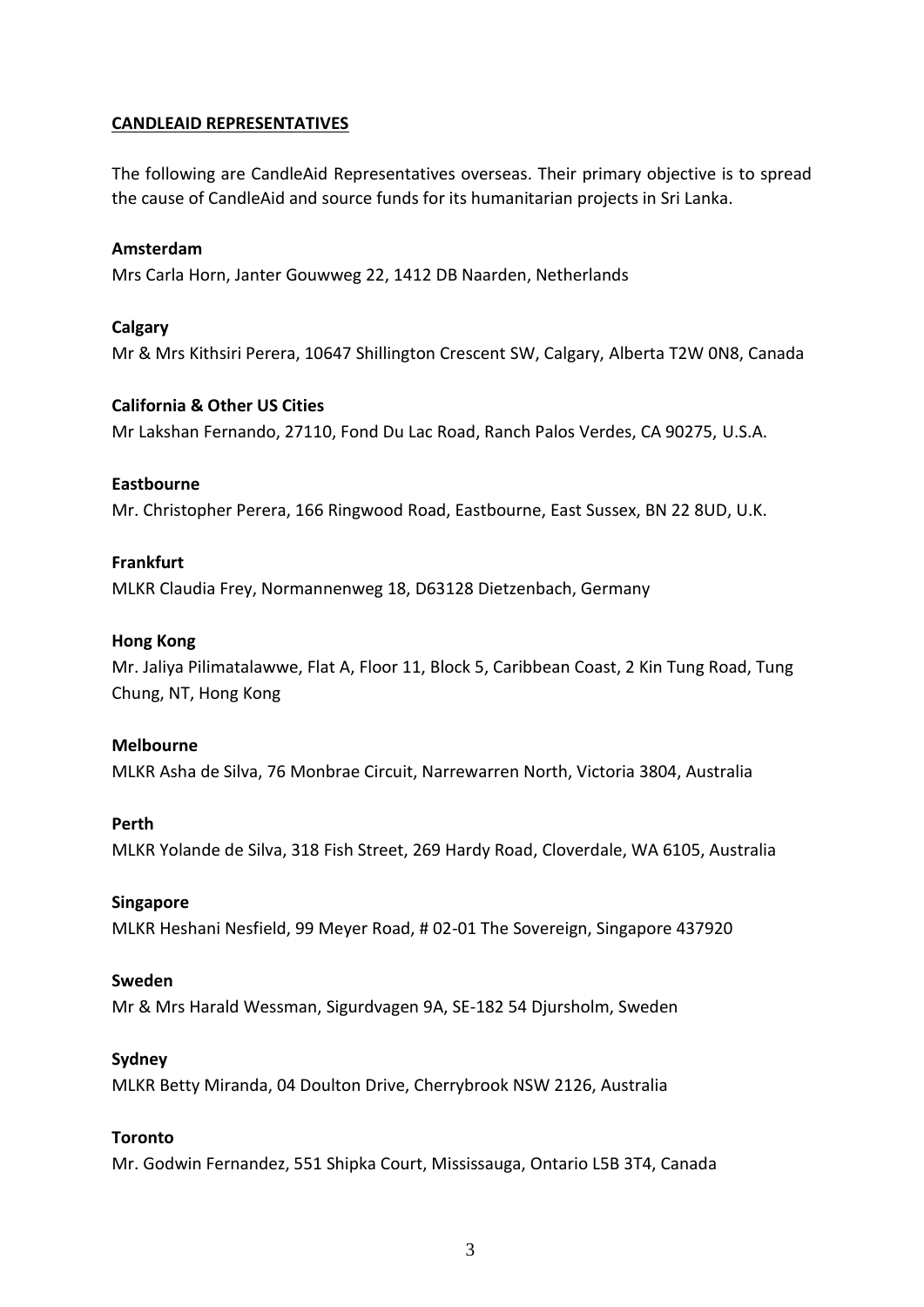#### **Vancouver**

Capt. Wayne Dannhauer, 2038 Garibaldi Way, Whistler, BC V0N 1B2, Canada

#### **REGIONAL REPRESENTATIVES**

#### **Australasia**

Mr. Mevan Jayawardena, 1/18 Kennedy Street, Bentleigh East, VIC 3165, Australia

### **Europe Representative**

Dr. Razeen Sally, 111 Clementi Road, Block C, 07-05, Kent Val, Singapore 129792

### **Middle Eastern Representative**

Mr. Hareen Stembo, c/o HSBC Bank Middle East, Regional Software Delivery, P.O. Box 66, Dubai, U.A.E.

### **North American Representative**

Mr. Gerard Wijeyaratne, 927 S. 2nd Street, Philadelphia, PA 19147, U.S.A.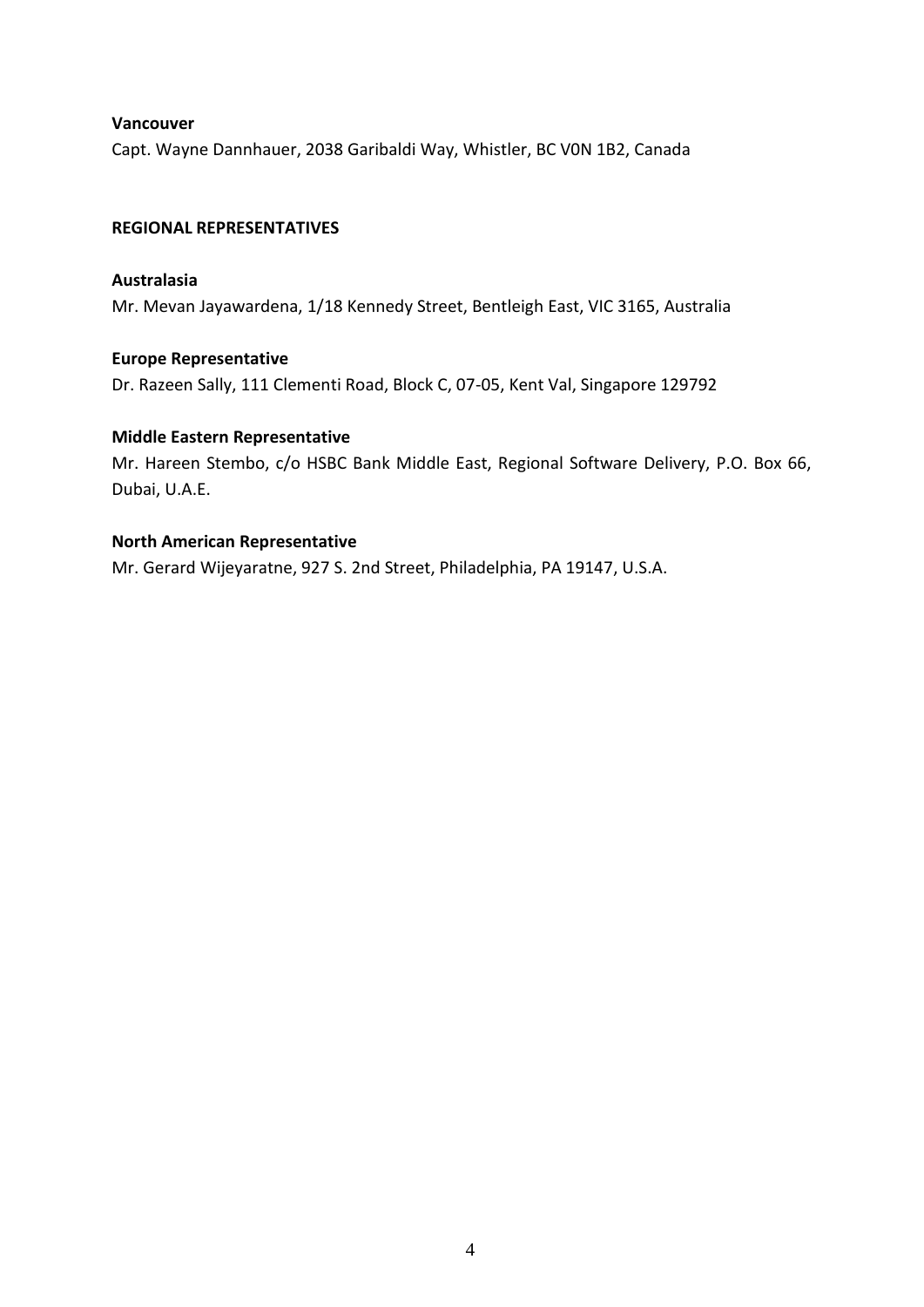#### **ANNUAL REPORT**

We are privileged to present the Twenty Fifth Annual Report of CandleAid Lanka which includes the Audited Accounts and a Review of activities and projects for the year ended 31 March 2020.

#### **INTRODUCTION**

CandleAid Lanka (formerly AFLAC International) is a non-profit charity that commenced operations on 6 February 1995 with the objective of alleviating poverty in Sri Lanka by providing much needed assistance in the areas of education, food, shelter, health and community development.

### **REGISTRATIONS**

CandleAid Lanka was incorporated as a limited liability company in Sri Lanka on 02 April 1998 bearing Registration No. N (A) 671A under the Companies Act No. 17 of 1982.

CandleAid Lanka was also registered on 21 February 2000 as a Non-Governmental Organization, bearing Registration No. FL 03701 under Voluntary Social Services Organizations (Registration & Supervision) Act No. 31 of 1980 as amended by Act No. 8 of 1998 under the Ministry of Social Services in Sri Lanka.

CandleAid Lanka (formerly AFLAC International) was declared as an Approved Charity in Sri Lanka on 12 November 2001 under the Inland Revenue Act No. 38 of 2000.

The Companies Act No. 7 of 2007 required that all existing companies be re-registered and therefore CandleAid was re-registered on 21 January 2009 obtaining new Registration No. GA 201.

#### **OUR MISSION**

CandleAid Lanka (hereinafter referred to as CandleAid) functions on the premise that most people, irrespective of their circumstances, are capable of helping another person in some way or other. In that context, CandleAid functions as the link between someone's basic need and another's generosity.

#### **BOARD OF DIRECTORS**

CandleAid's Board of Directors comprises its Founder President and 7 other Directors. The entire Board functions on a voluntary and honorary basis.

#### **ADMINISTRATIVE STAFF**

CandleAid office is located at 21/4 Dharmaratne Avenue, Rawathawatte, Moratuwa. As at 31 March 2020 there were 12 staff members, consisting of 2 senior employees on contract and 10 permanent employees.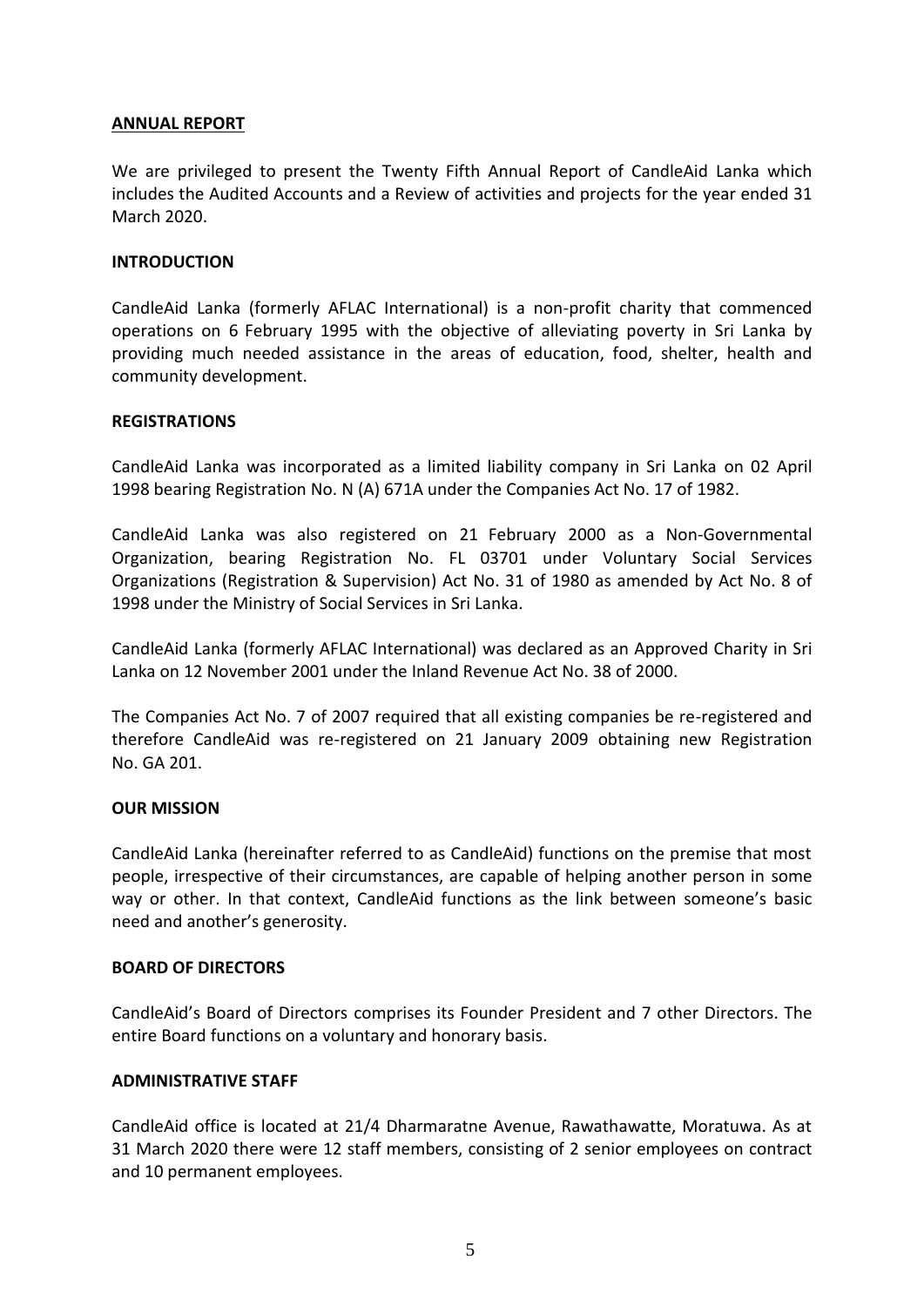#### **OVERSEAS REPRESENTATION**

13 individuals have been appointed by CandleAid in cities around the world to represent it in sourcing sponsors and donors for its projects and programmes, all of which are carried out in Sri Lanka.

#### **BANK ACCOUNTS**

All funds are channelled through the following Sri Lanka Rupee Current Accounts established in the name of "CandleAid Lanka".

- Hatton National Bank, Moratuwa Branch Account No. 022010223682
- $\delta$  Nations Trust Bank, Moratuwa Branch Account No. 014100008377

#### **AUDITED ACCOUNTS**

CandleAid adheres to high standards of transparency and accountability and as such its accounts are audited by B.R. de Silva & Co. and displayed in CandleAid's website [www.candleaid.org](http://www.candleaid.org/)

#### **SUMMARY OF OPERATIONS**

During the year under review, total receipts mainly in the form of donations aggregated to LKR 46,349,800 as compared to LKR 45,612,189 in the previous year. This included donations for the three on-going sponsorship programmes: Education, Cancer Patients and Gift-A-Meal, donations/contributions for other projects, recoveries and interest earned on investments.

Total payments amounted to LKR 44,097,712 as compared to LKR 38,548,422 in the previous year. This included disbursements to sponsored beneficiaries in the three sponsorship programmes and other projects, administrative expenses, taxation, and bank charges.

The detailed Audited Accounts for the year ended 31 March 2020 are in Annex II.

#### **REVIEW OF OPERATIONS**

A review of CandleAid's operations and a detailed description of on-going projects carried out by the organization during the year under review are in Annex I.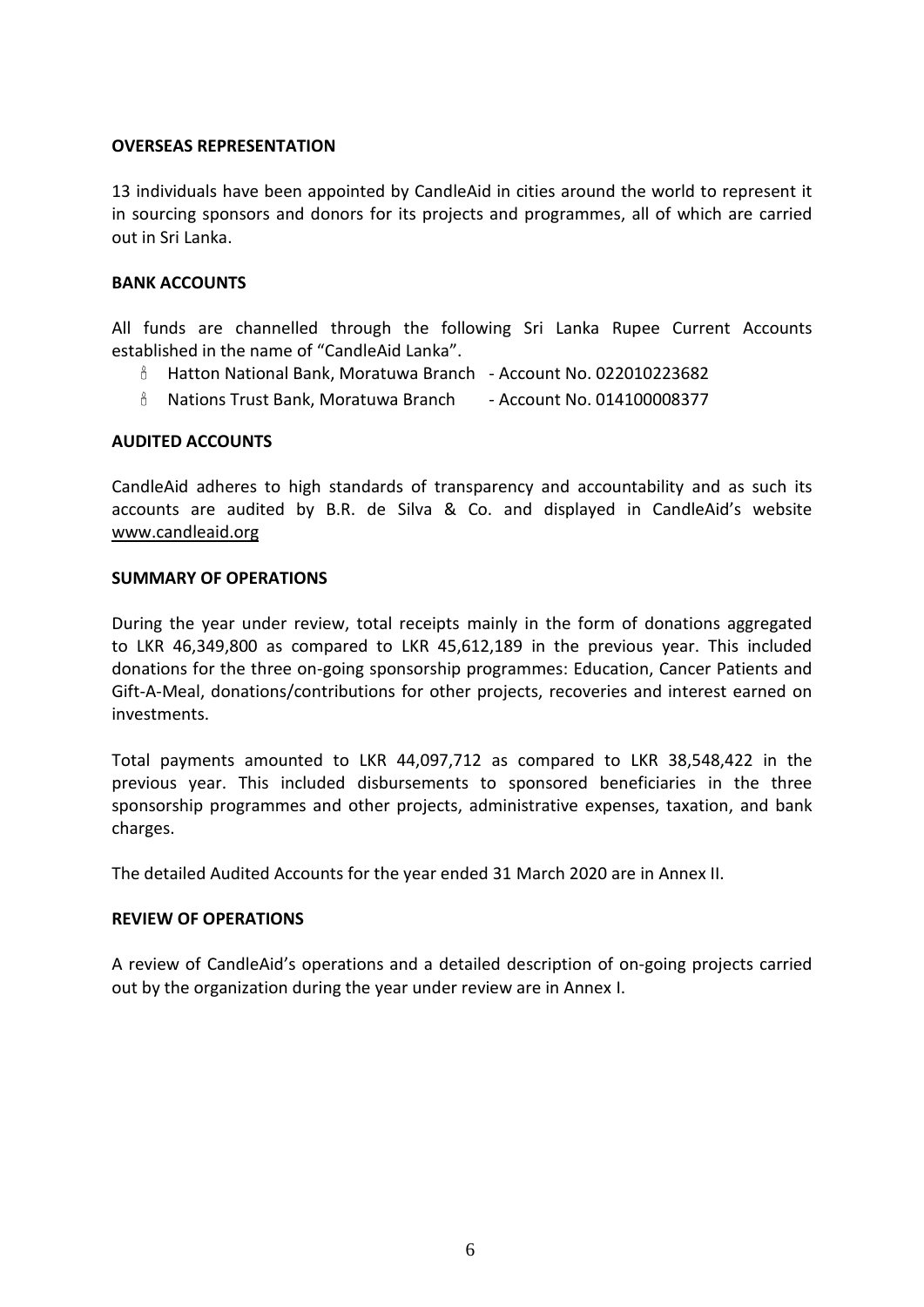### **REVIEW OF OPERATIONS Annex I**

# **1.0 EDUCATION PROGRAMME**

The student sponsorships, library project, book project and other education related projects come within the purview of the education programme. Total donations received for the education programme during the year under review amounted to LKR 18,361,697.

# **1.1 Student Sponsorships**

This is CandleAid's flagship programme where financial assistance is extended to students from low income families. Under the education sponsorship programme, monthly disbursements were increased from LKR 1,000 to LKR 1,500 for pre-university students, and from LKR 1,800 to LKR 2,000 for university students. Monthly disbursements are directly credited to students' bank accounts.

The total number of students sponsored under this programme as at 31 March 2020 was 3701. The active number of sponsorships during the period under review was 978. Out of this total 348 were university students. Local and foreign sponsors numbering 378, and 926 coordinators supported this programme.

CandleAid received sponsorship donations aggregating to LKR 17,271,916. Disbursements to students amounted to LKR 16,120,500. The excess of donations received over disbursements represent donations received during the financial year but due for disbursement in the following year.

# **1.2 Library Project**

CandleAid launched this programme in 1998 to supply books and other items required in setting up libraries in schools and community centres, mostly in rural areas. A number of individuals and corporate entities have funded these libraries.

During the year under review, CandleAid opened eight libraries at a cost of LKR 346,870. The library programme has set up a total of 205 libraries as at 31 March 2020. Out of this 129 have been General libraries, 38 are libraries in the North and East, 21 are Maths laboratories and 17 are English Books Only (EBO) libraries.

# **1.3 Book Project**

.

This project is held annually to provide exercise books and other items of stationery to students for their ensuing academic year. This year's project was conducted in Moratuwa and also in six more locations around the island. The project served a total of 739 children at a cost of Rs 390,270. 56 students were served in Panadura, 57 in Matugama, 62 Mannar, 106 Tangalle, 138 in Siyambalaanduwa, 150 in Ipologama, and 200 in Moratuwa.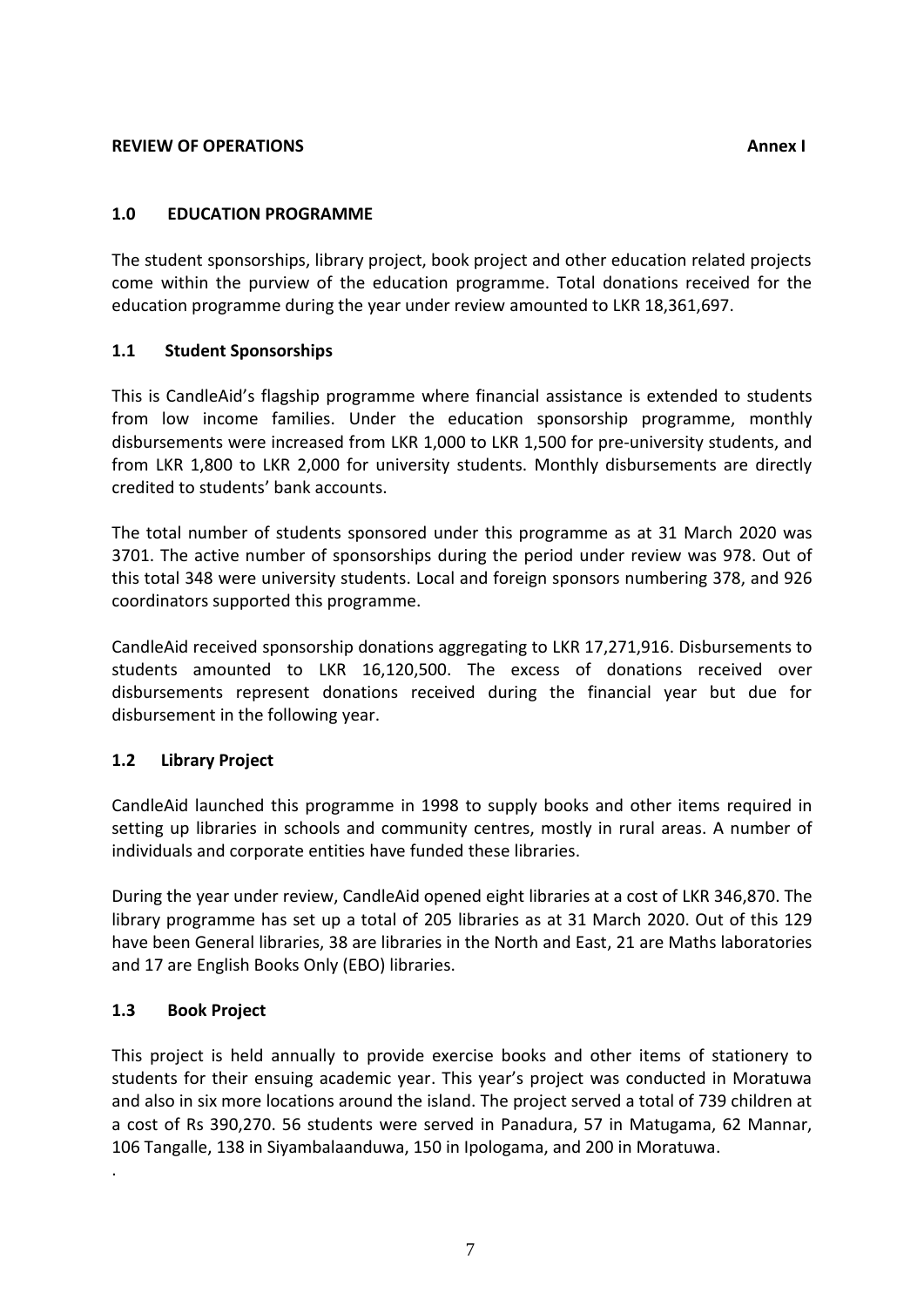# **1.4 English & Personality Enhancement Programme**

Many programmes towards the above purpose were conducted by CandleAid to provide undergraduates, graduates, advanced level students and others an opportunity to acquire English communication skills and secure jobs. Eleven courses have been organised and more than 900 students have been assisted as at 31 March 2020.

In 2019 January CandleAid received a special donation of LKR 1,287,574 from the LBW Trust, Australia, for the above programme. CandleAid utilized part of the funds during the last financial year to organize a five-day residential course for 28 participants and the balance in April 2020 for the second residential course for 25 participants who were mostly undergraduates receiving sponsorships from the LBW Trust. However due to the Easter Sunday attacks on 21 April 2019 we were forced to stop the programme halfway and send the participants back to their homes from Subodhi Institute of Integral Studies at Piliyandala. The total cost of the second course was LKR 333,532.50.

# **2.0 HEALTH PROGRAMME**

CandleAid's multifarious health programmes come under four different initiatives; namely, the Cancer Patient Assistance Programme, R & D Special Fund, Sigiri Trust Fund and the Lunawa Hospital Project. There are a few other health related disbursements made using general project funds but all of the above come under the purview of the Health Programme. Details of the different initiatives are given below.

Total donations received for the health programme during the year under review amounted to LKR 9,306,615.

# **2.1 Cancer Patient Assistance**

This programme identifies and assists poor cancer patients to procure at least some of their essentials through a monthly donation of LKR 2,000. The scale of this programme has expanded rapidly and from inception to 31 March 2020, a total of 1451 cancer patients have been assisted.

During the period under review 418 patients received assistance. 94 local and foreign donors and 404 coordinators supported CandleAid to carry out the cancer patient assistance programme successfully.

A total of LKR 6,975,030 was received for cancer patient assistance. A sum of LKR 7,702,007 was disbursed during the year under review. The excess of disbursements over receipts represent donations received during the last financial year but disbursed during this year.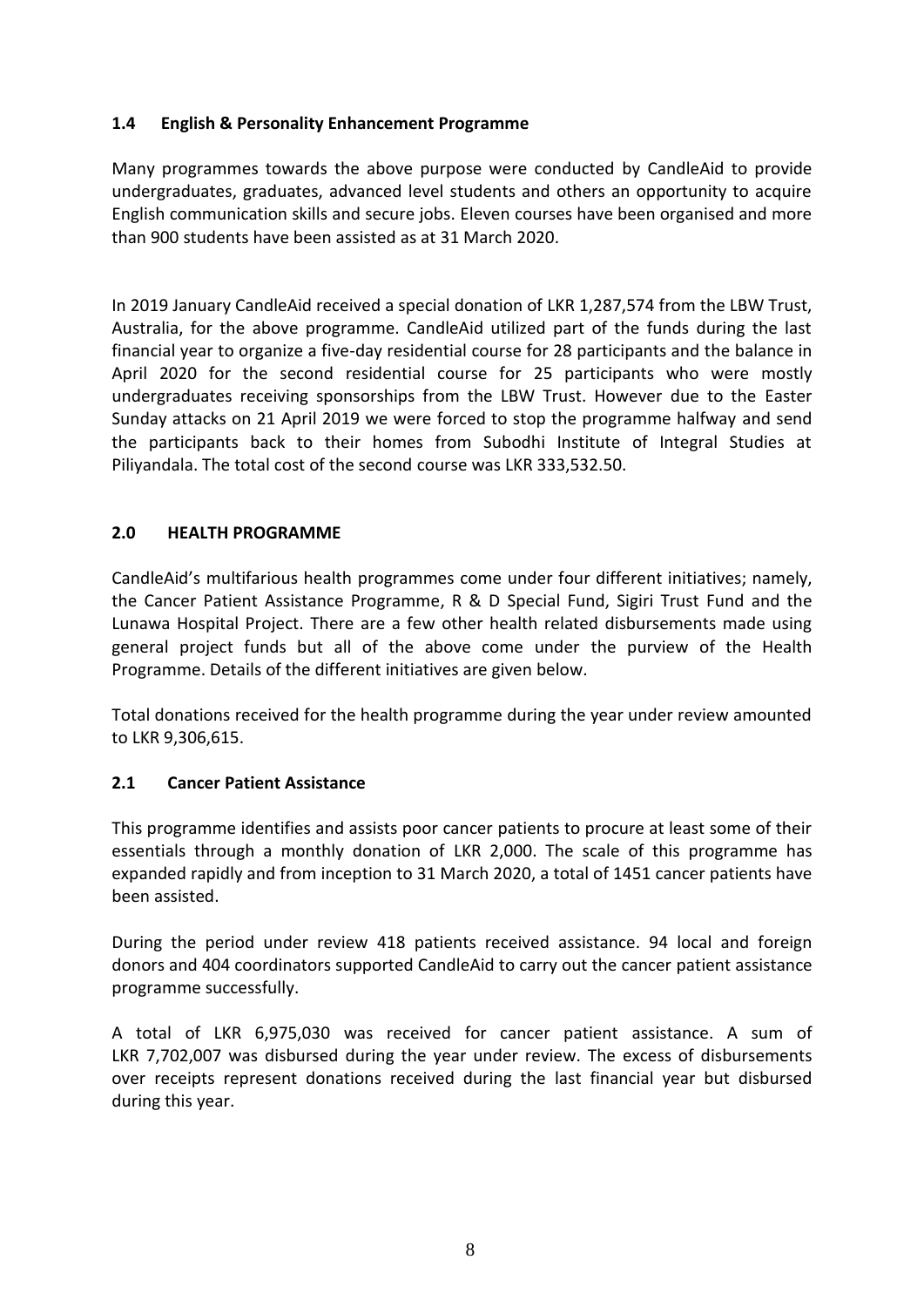# **2.2 R & D Special Fund**

In 2015 a special donation was received from a family closely associated with CandleAid. The second donation for the above fund was received in June 2018. The donors wished the funds to be utilised to serve the needs of cancer patients and their family members, over and above the Cancer Patient Assistance Programme, mentioned above.

The total number of people assisted under this special fund as at 31 March 2020 was 170, while the number of people assisted during the period under review was 43. The total donation for the above fund since 2015 amounted to LKR 4,427,663. We have not received any donations during the year under review as we had a balance of LKR 1,199,287 carried forward from the previous year. The total utilization from the special fund as at 31 March 2020 is LKR 3,951,288, while the disbursements during the year under review amounted to LKR 722,912.

# **2.3 Sigiri Trust Fund**

CandleAid Lanka agreed to work together in partnership with Sigiri Trust, established by Dr Hans Wijesuriya, to set up and implement a project aimed at uplifting and assisting patients in need of financial support. The primary objective is to render assistance to disadvantaged patients receiving treatment in government owned/operated medical institutions or needing to obtain medical tests from other institutions due to unavailability of same in the government run hospitals.

Since June 2018 assistance has been given to patients recommended by doctors to undergo lifesaving medical procedures such as bypass and organ transplant and also to patients who require prostheses and assistive equipment needed to lead a normal quality life.

The total number of patients assisted under this special fund as at 31 March 2020 was 33, while the number of patients assisted during the period under review was 16. The total donation for the above fund since 2018 amounted to LKR 4,810,658, out of which a sum of LKR 2,250,000 was received during the year under review. The total utilization from the special fund as at 31 March 2020 is LKR 3,338,484, while the disbursements during the year under review amounted to LKR 2,100,588.

# **2.4 Lunawa Hospital Project**

Lunawa Hospital Project was initiated on a proposal made by Dr Malkanthi Galhena, the consultant family practitioner at Lunawa District Hospital in March 2019, allocating LKR 14,930 from Dr & Mrs William Chan Fund. Another Rs 300,000 was allocated later from the same fund for the above project. Purpose of the programme is to give financial assistance to needy patients to obtain required tests and X-Rays from private laboratories. According to Dr. Galhena, there are many patients having TB and other chronic syndromes which were neglected for a long time due to non-availability of tests required to do a proper diagnosis and plan future treatment. This assistance is extended to patients certified as hailing from destitute families by the consultant.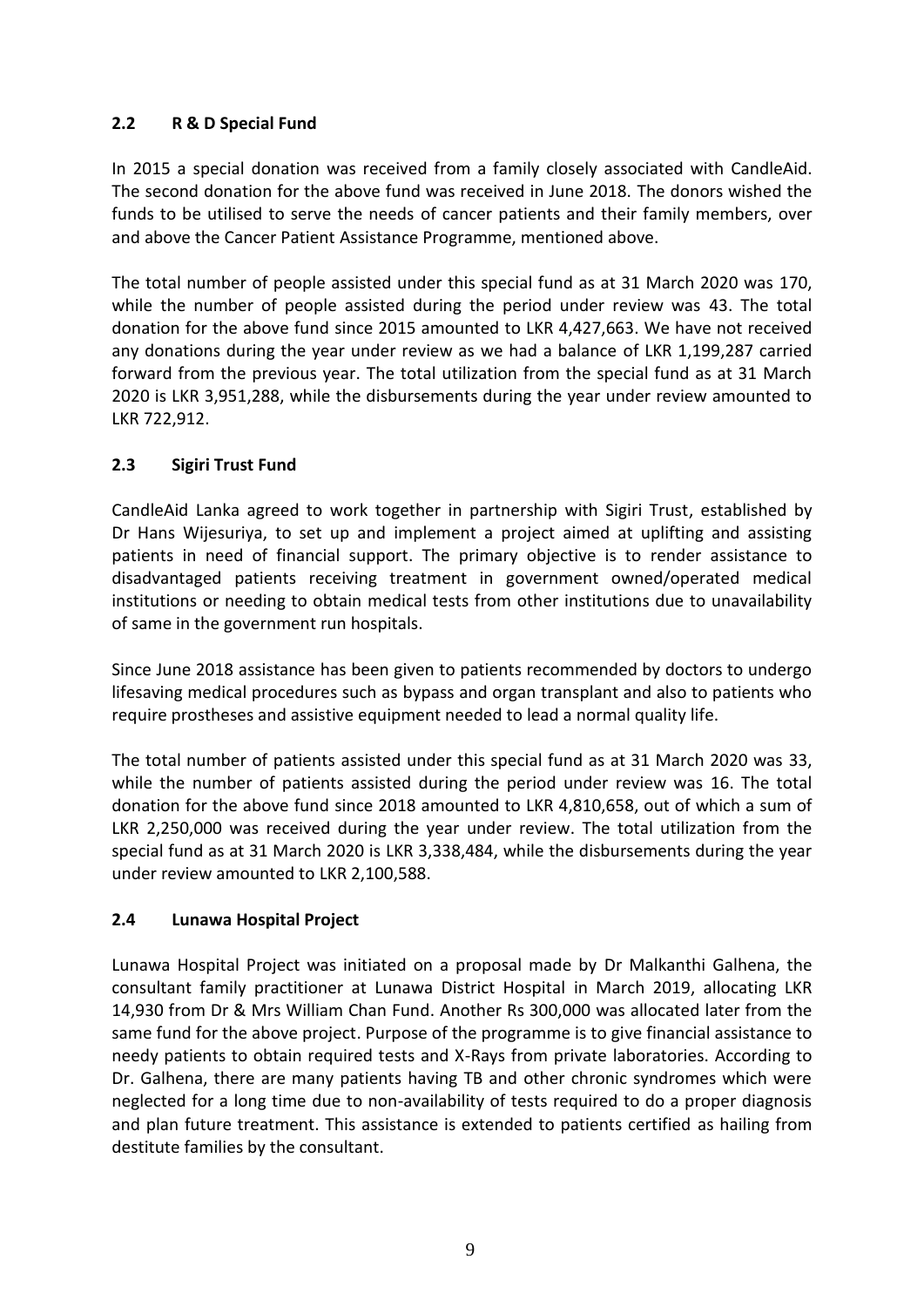In March 2019 CandleAid assisted the first patient with serious back pain to do an MRI scan of the spine and another 14 during the period under review, bringing the total number of patients assisted under the above project to 15. The total utilization as at 31 March 2020 is LKR 63,001, while the disbursements during the year under review amounted to LKR 48,071.

# **3.0 FOOD PROGRAMME**

# **3.1 Gift-A-Meal (GAM) Sponsorships**

Under this destitute family sponsorship programme, a monthly basic food supplement valued at LKR 2,000 is given to selected families lacking nutrition. A total of 704 families have been assisted from the inception of the programme up to 31 March 2020.

During the period under review 200 destitute families received assistance from CandleAid. 76 local and foreign donors, and 168 coordinators supported CandleAid to carry out the Gift-A-Meal sponsorship programme successfully.

CandleAid received donations totalling LKR 3,683,471 for the Food Programme, and disbursed LKR 4,128,000 towards Gift-A-Meal sponsorships during the year under review. Other Food programme related disbursements amounted to Rs 6,996, these being special donations received for GAM recipients.

# **4.0 SPECIAL NEEDS PROGRAMME**

# **4.1 Blind Colony, Moratuwa**

CandleAid continues to assist visually impaired elders at the above colony by providing them meals on days that HelpAge Sri Lanka is unable to do so. CandleAid also met the transport cost of getting the lunch from HelpAge and also provided medications they needed. In addition we provide each elder with a pack of essential items on a monthly basis. A general physician visits them twice a month on a voluntary basis. A sum of LKR 122,637 has been disbursed for this purpose during the year under review. Donations amounted to LKR120,000.

# **4.2 Mother Charitable Foundation - Pathum Uyana & Niduk Piyasa**

The Foundation has established two centres, namely Pathum Uyana and Niduk Piyasa in Kalutara and Matara respectively to educate and develop children with special needs such as learning difficulties, communicating difficulties, sensory/physical/behavioural development delays, intellectual impairments, down syndrome and autism.

During the year under review students from United World College of South Asia, Singapore visited Pathum Uyana and interacted with the children. CandleAid also donated LKR 80,000 for their self-training residential camp and LKR 40,000 for school uniforms and shoes to be handed over during their Christmas programme.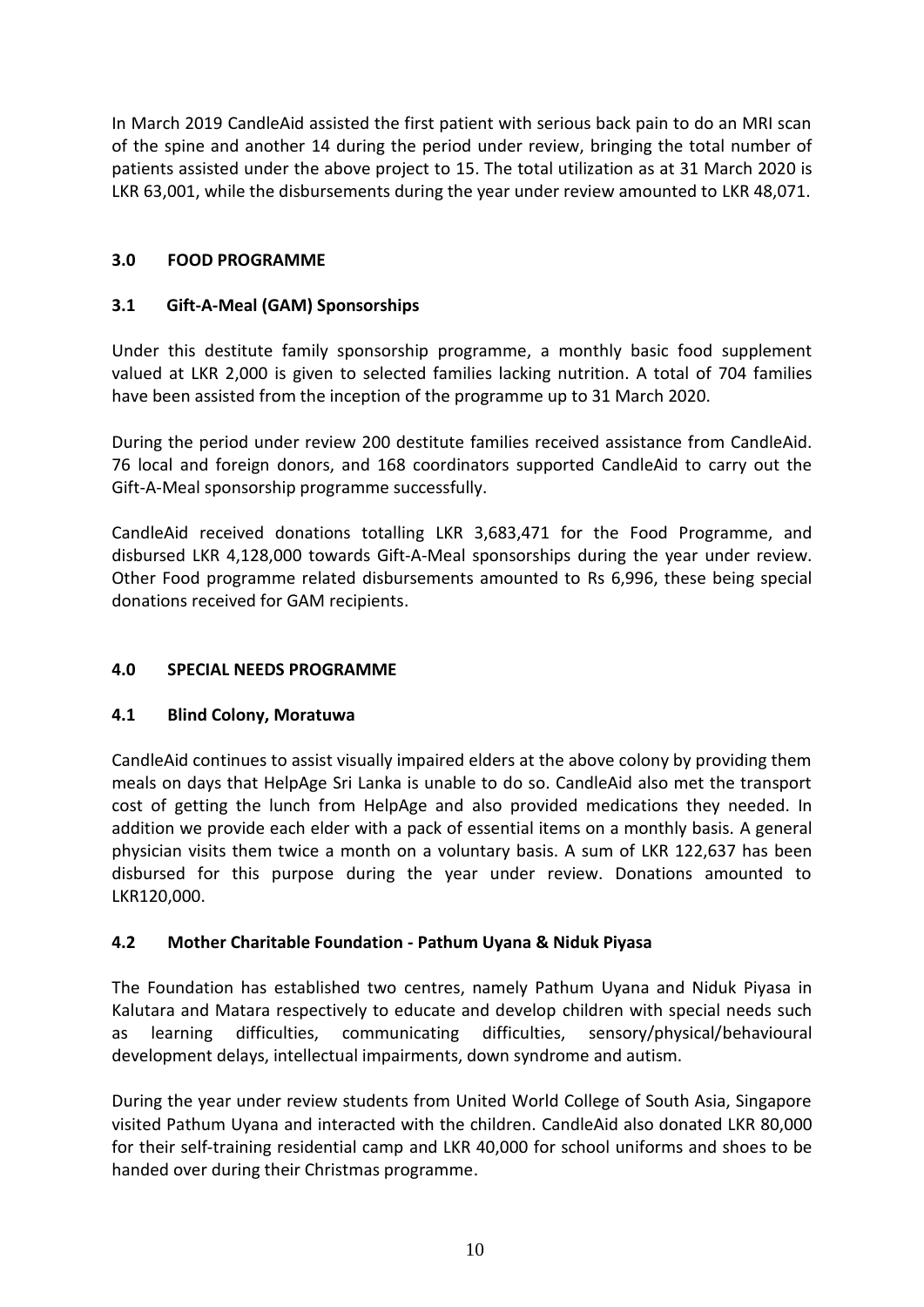# **4.3 Sahaja Special Needy Children's Welfare Foundation**

The Foundation has established a centre in Ratmalana to educate and develop children with special needs. The main objective of the centre is to care for and uplift the lives of mentally and physically challenged children of extremely poor families. The centre therefore provides a meaningful service in the form of education and therapy.

During the year under review, students from United World College of South Asia, Singapore volunteered at Sahaja Special Needy Children's Welfare Foundation. The students helped with making floor mats and greeting cards, and painting pillow cases to raise funds for the centre. CandleAid also donated LKR 5,000 for their Christmas programme refreshments.

# **5.0 SELF EMPOWERMENT OF WOMEN (SEW) PROGRAMME**

The SEW programme is a holistic attempt to strengthen and support women who have been entrusted with the responsibility of being the sole breadwinner in the family. Having identified the potential and suitability of such women for micro business success, CandleAid provides the cost of setting up or expanding the small business endeavour along with advice on a business plan and guidance on marketing their products.

CandleAid has empowered 37 such women since inception of the programme. During the year under review 6 women were assisted disbursing a sum of Rs 160,650.

# **6.0 DISASTER RELIEF**

Due to the Easter Sunday bombings on 21 April 2019, there was assistance needed for the affected people in several areas of the country. CandleAid put together an action plan to assist the immediate and long-term needs of those affected by the bombs in the three churches. Our intention was to select families who need help through our volunteer coordinators and give them a monthly assistance of LKR 5,000 per month for a year, targeting mainly low-income families whose lives are even further fragmented due to this dastardly incident. We assisted 15 such families recommended by our volunteer coordinators and started disbursing funds from May 2019 on a monthly basis, and made a special one-time donation to one more beneficiary family recommended by the donor to improve their business in August 2019. In total we assisted 16 families disbursing a sum of LKR 925,000.

The Corona virus which hit Sri Lanka early this year affected the lives of thousands of people living in all parts of the island, especially because of the curfew imposed from mid-March. Due to the restrictions imposed we cannot purchase and deliver dry rations to families. It was equally difficult to screen and select families outside of our programmes. Hence we decided to help families already in our programmes and give them an additional allowance of Rs 2,000, as we believed this was the most effective way CandleAid can help families at this time. During the last week of March 2020, we made arrangements to initially help the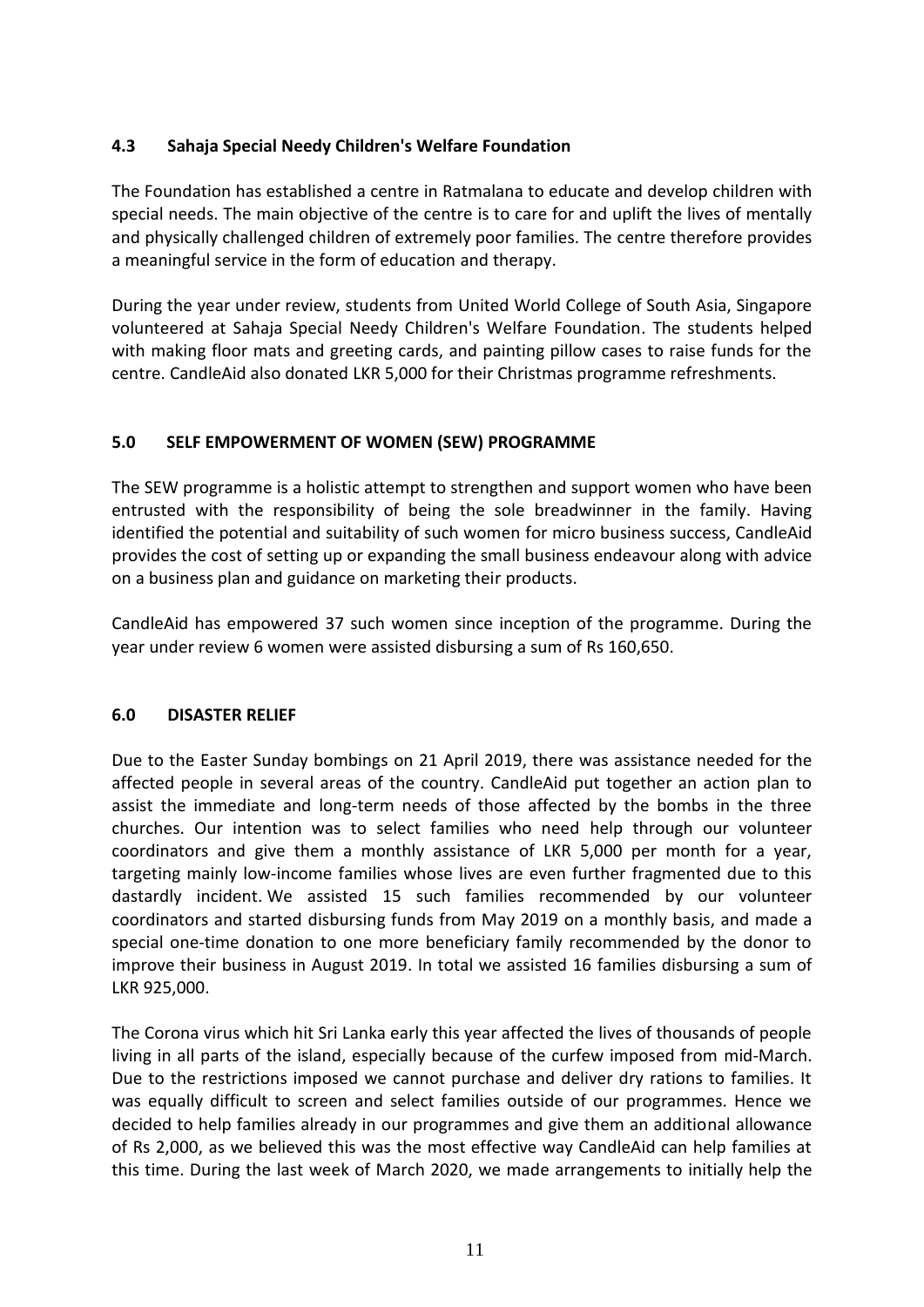201 families in our Food Programme and 98 families of child cancer patients in our Health Programme utilizing General Project funds. We assisted a total of 299 families initially disbursing a sum of LKR 598,000 and decided to assist the rest of the beneficiary families on funds availability basis in April.

# **6.0 SECRET SANTA**

This programme has been ongoing for a number of years where we select families who are living below the poverty line and give them a package of dry rations and other necessities. During the past we asked them what they wanted and bought the things and gave it to them through our coordinators. This time we changed the system by giving each family a cash donation of LKR 10,000 to buy what they wanted as a little kindness tinged with gifts of compassion and encouragement can make a huge difference in the lives of families who face multiple burdens of poverty.

With the generosity of many donors CandleAid assisted 16 families, mainly with their children's school requirements and seasonal needs. The recipients came from all races and all religions. Donations received for the Secret Santa project 2019 amounted to LKR 160,100 and disbursements amounted to LKR 160,000.

# **7.0 NORTH & EAST PROJECTS**

Right after the end of the civil war, CandleAid decided to reach out to people in the North and East and immediately initiated short-term projects, mainly targeting needs of children in Ampara, Batticaloa, Jaffna, Killinochchi, Mannar, Mullaithivu, Trincomalee and Vavuniya districts. On completion of these projects, CandleAid identified many needs of the villagers and established 38 libraries in schools and community centres, gave sponsorships to many students and destitute families, assisted patients, provided school needs of children and also conducted interactive programmes in the North and East, and continue to do so.

# **8.0 GENERAL/COMMUNITY PROJECTS**

Apart from the above programmes CandleAid receives many requests for assistance from both individuals and institutions. For the period under review CandleAid undertook to assist beneficiaries with various needs including medical, nourishment, and incidental expenses, house rent, funeral expenses, tuition fees, loan settlements and also carried out a few projects to assist families with their house renovations/construction. During the year under review individuals and the community were assisted under General Projects disbursing a sum of LKR 2,597,697.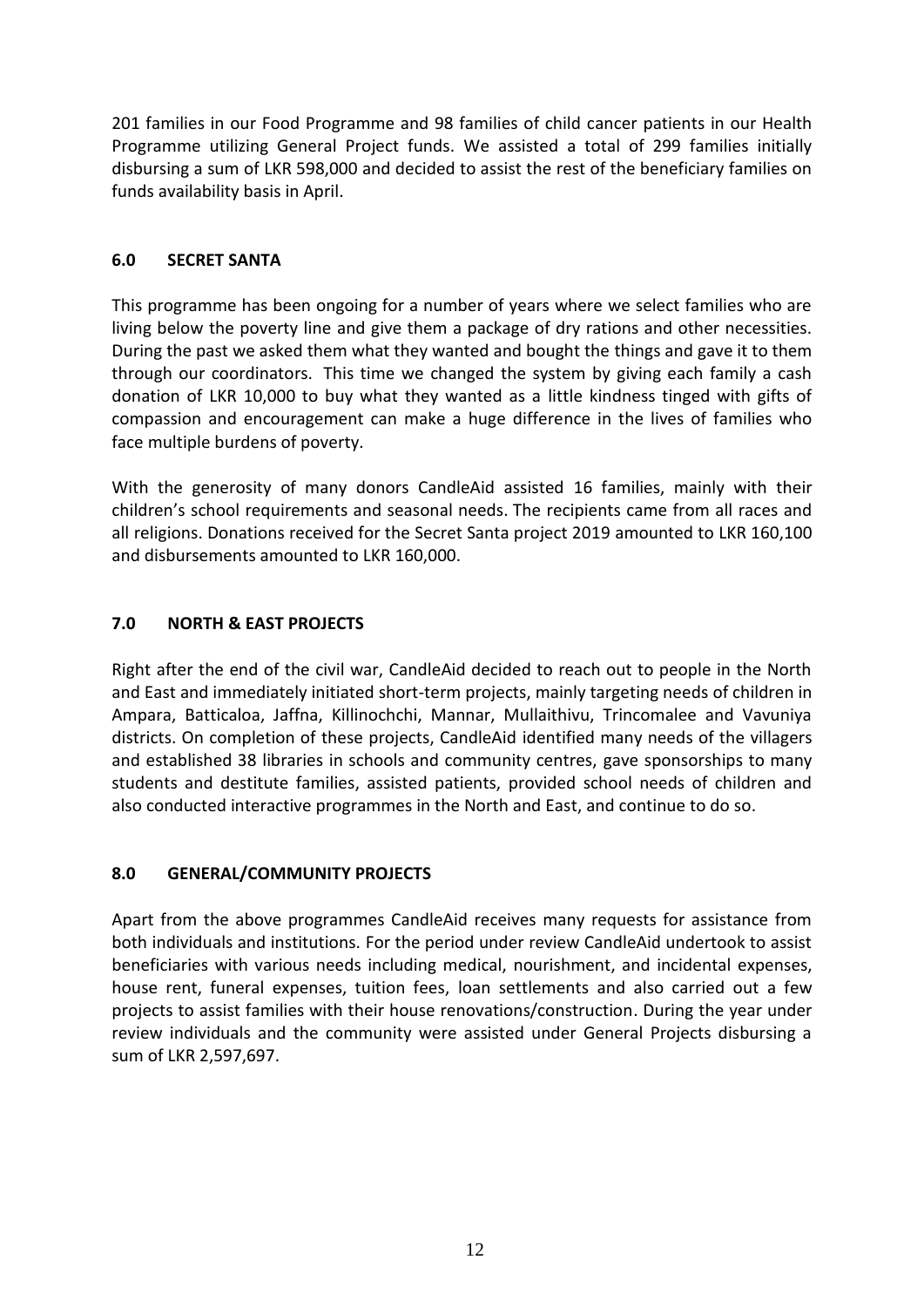# **9.0 INTERNATIONAL ACTIVITY**

CandleAid Representatives continued to support and sustain the projects carried out during the period under review. CandleAid is represented in 13 cities worldwide by an individual branch representative, who is expected to engender awareness among the respective communities about the multiple burdens suffered by the poor in Sri Lanka and CandleAid's approach to assist them. Donors from many nations, including Sri Lankans who live abroad, have granted a number of sponsorships under our three main sponsorship programmes and have also assisted our other projects. A summary of activities is given below.

# **9.1 Singapore**

9.1.1 Tanglin Trust School - Primary students of the above school have been actively collecting and donating funds, especially for children's projects undertaken by CandleAid. These children carry out various initiatives to raise the necessary funds for our children projects.

9.1.2 United World College of South Asia (UWC) - We had two groups of students (9) from UWC who planned to visit Sri Lanka during May 2019 and March 2020 to work with special needs children in institutions connected to CandleAid. However due to the Easter Sunday bombings and the Covid-19 pandemic the visits by the students were cancelled. During the year under review they made significant financial contributions towards our disaster relief projects and education programme.

9.1.3 Dr & Mrs William Chan Fund - The fund is set up by a benefactor in memory of her late father and her mother to be used to fulfil needs of the people who seek help from CandleAid, at its own discretion. The fund set up in February 2014 has been used especially to fulfil various needs of CandleAid beneficiaries and other community based projects.

# **9.2 Sydney**

9.2.1 LBW Trust - is made up of a group of people in Sydney who wishes to support university students in developing cricket playing nations. They have assisted 363 university students since 2012. Sydney branch who sourced this benefactor has undertaken to remit a sum of money towards the administration of these sponsorships.

Funded by the LBW Trust, CandleAid conducted the first course of the English & Personality Enhancement Programme during the last financial year and the second in April 2019. 25 undergraduates participated in the second course which amounted to LKR 333,532. Out of the donation of LKR 1,287,574, an amount of LKR 873,735 was utilized for this programme and the balance was transferred to cover LBW Trust sponsorship renewals.

# **9.3 Dubai**

9.3.1 Lanka Lions Sports Club, Dubai - A group made up of Sri Lankans domiciled in Dubai, continues to be closely associated with CandleAid in serving the poor people of Sri Lanka through various projects from time to time.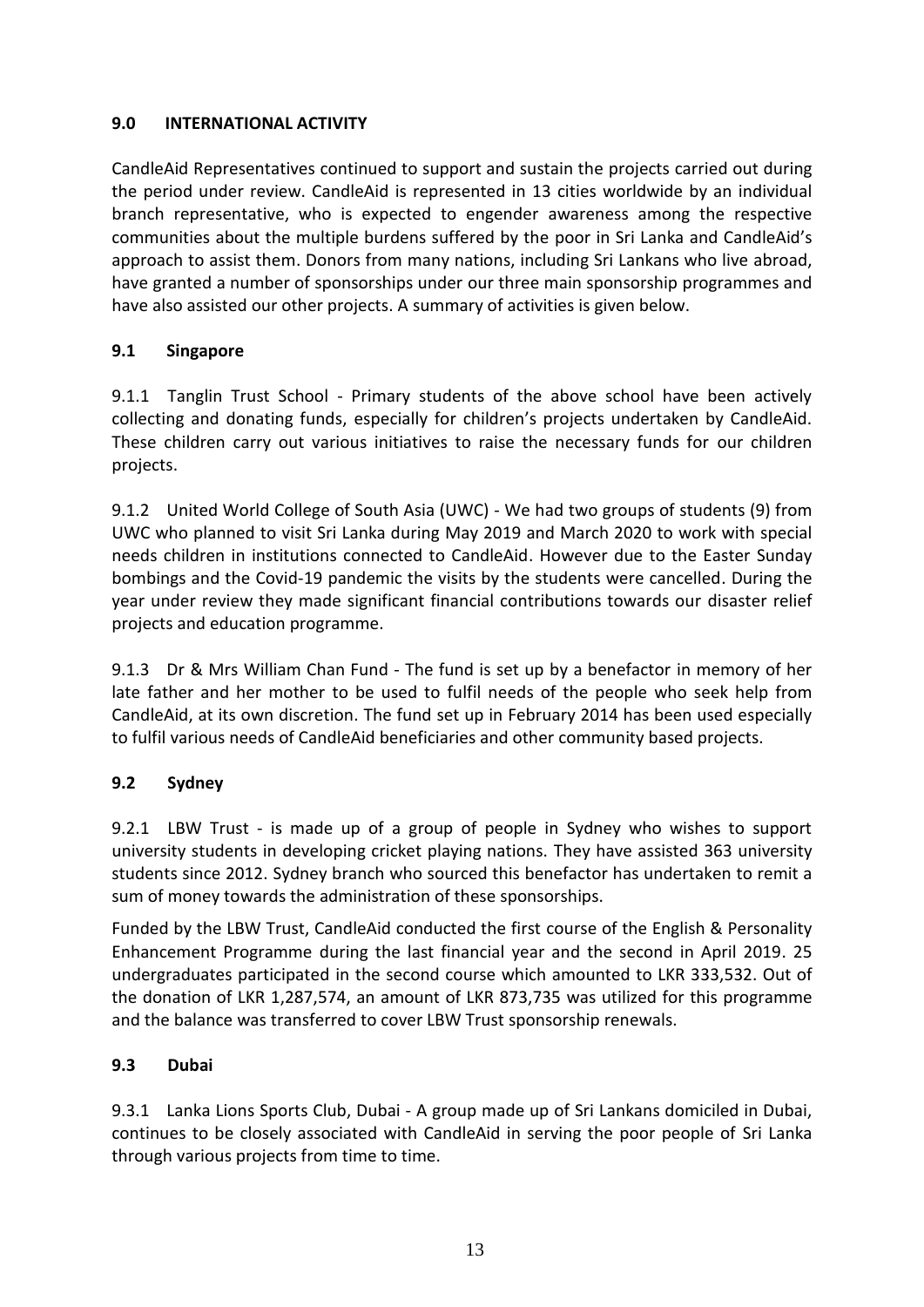9.3.2 Edrington Group - The Company's principal shareholder is The Robertson Trust. The Trust uses its dividends from Edrington to improve the quality of life of people and communities. During the year under review they had awarded a number of sponsorships to less fortunate students, destitute families and cancer patients in Sri Lanka through CandleAid.

# **9.4 USA**

8.4.1 Clarendon Foundation of Los Angeles - Made up of Sri Lankans; they continue to provide sponsorships to cancer patients. Annually they sponsor 100 children diagnosed with cancer.

# **9.5 Frankfurt**

Under the leadership of a committed representative, this branch has immensely assisted the education programme over the years by sponsoring 153 students overall.

All CandleAid representatives continue to support CandleAid in very meaningful ways. The dedication and commitment of the CandleAid representatives have given much value to the work carried out and has been a tremendous source of encouragement to all at CandleAid, mainly to its Board of Directors. Their voluntary efforts are acknowledged with deep gratitude.

# **10.0 ADMINISTRATION**

As at 31 March 2020, twelve staff members served in CandleAid's office situated at 21/4 Dharmaratne Avenue, Rawathawatte, Moratuwa. They comprised 2 senior employees aged over 55 years serving on contract basis and 10 permanent staff. All employees are paid a monthly salary and contributions are made to E.P.F and E.T.F.

Staff emoluments including E.P.F. and E.T.F. during the financial year amounted to LKR 5,764,581. Other administration expenses aggregated to LKR 1,508,893.

As has been the practice since 2014, CandleAid levies a 10% administrative fee on donations received. This plus interest earned on its investments takes care of CandleAid's administrative expenses.

# **11.0 CONCLUSION**

CandleAid attempts to alleviate poverty mainly by focussing on the areas of Education, Health and Food. CandleAid also carries out various other projects to help the underprivileged people in Sri Lanka. A special focus during the year under review was the upliftment of the lives of people with disabilities, mainly children. Towards this end CandleAid works with institutions catering to children with special needs. Apart from these